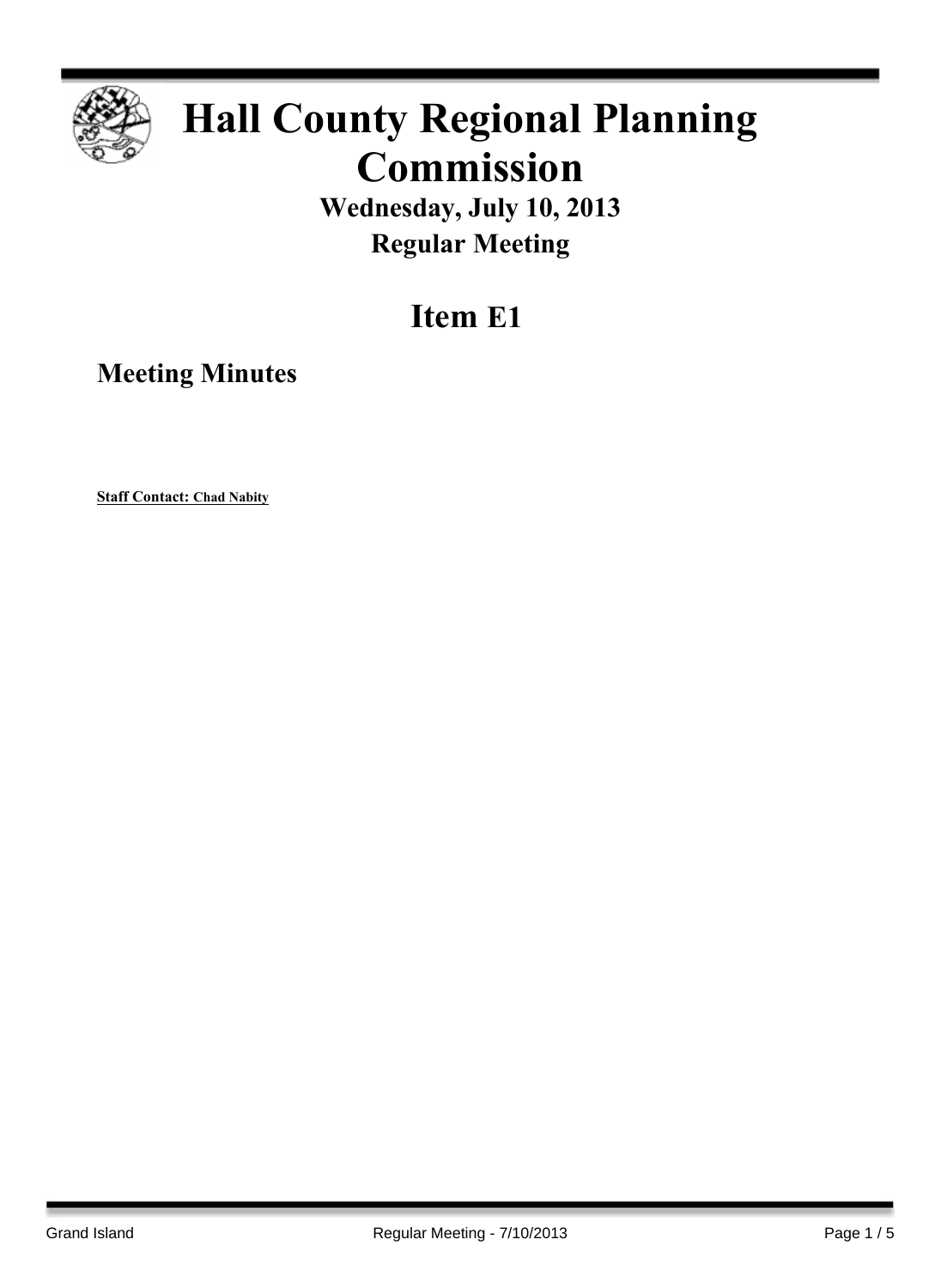

#### THE REGIONAL PLANNING COMMISSION OF HALL COUNTY, GRAND ISLAND, WOOD RIVER AND THE VILLAGES OF ALDA, CAIRO, AND DONIPHAN, NEBRASKA

| <b>Minutes</b> |  |
|----------------|--|
| for            |  |
| June 5, 2013   |  |
|                |  |

The meeting of the Regional Planning Commission was held Wednesday, June 5, 2013, in the Community Meeting Room - City Hall – Grand Island, Nebraska. Notice of this meeting appeared in the "Grand Island Independent" May 25, 2013.

| Present: Leslie Ruge | Dennis McCarty    |
|----------------------|-------------------|
| Pat O'Neill          | <b>Bill Hayes</b> |
| Don Snodgrass        | Deb Reynolds      |
| Karen Bredthauer     | John Amick        |
| Mark Haskins         | Scott Eriksen     |
|                      |                   |

Absent: Jaye Monter, Julie Connelly

Other:

Staff: Chad Nabity, Rose Rhoads

Press:

#### **1. Call to order.**

Chairman O'Neill called the meeting to order at 6:02 p.m.

O'Neill stated that this was a public meeting subject to the open meetings laws of the State of Nebraska. He noted that the requirements for an open meeting were posted on the wall in the room and easily accessible to anyone who may be interested in reading them.

#### **2. Minutes of May 1, 2013 meeting.**

A motion was made by Ruge to approve the meeting minutes and seconded by McCarty to approve the Minutes of the May 1, 2013 meeting as mailed.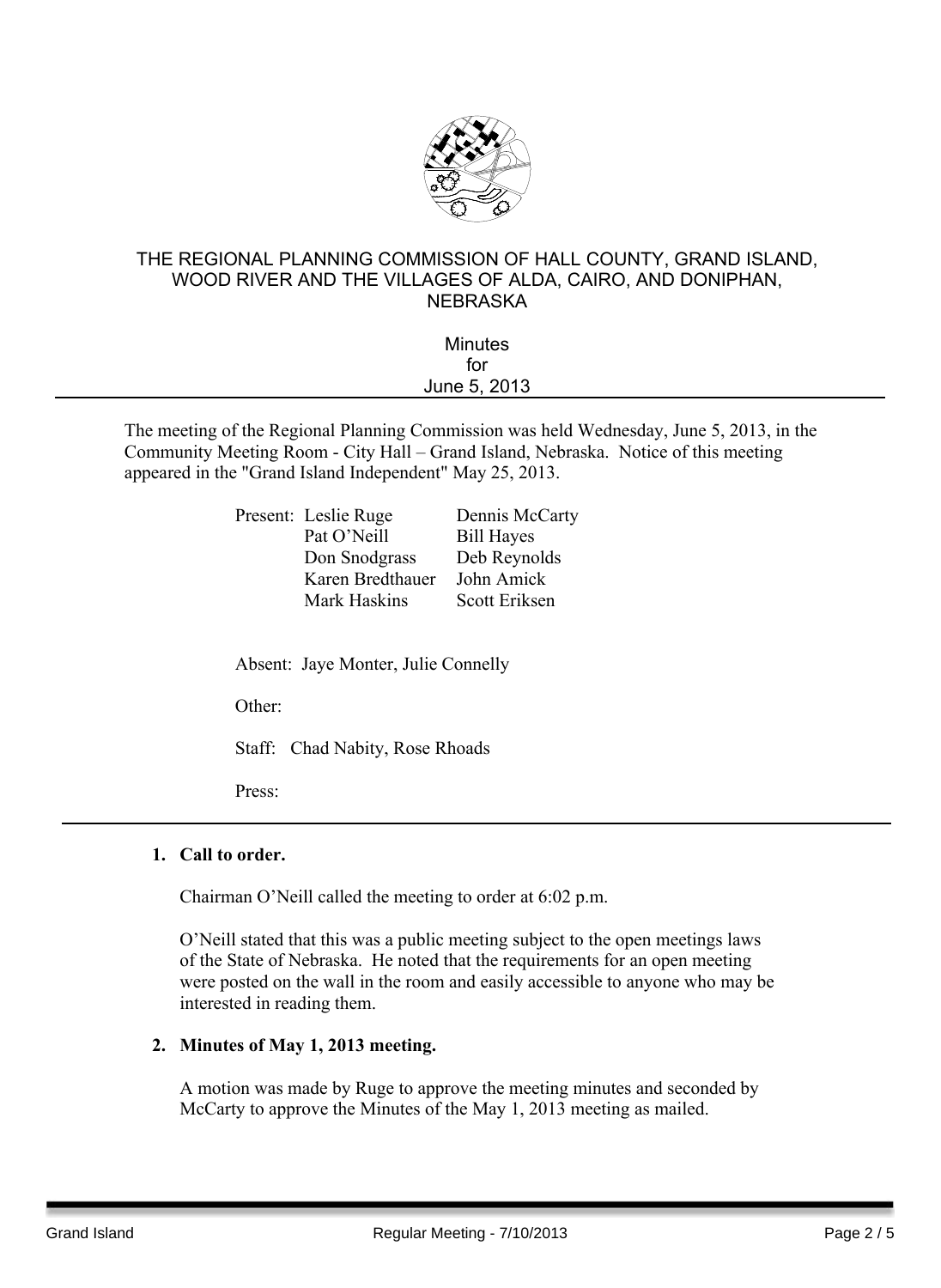The motion carried with 10 members present and 7 voting in favor (McCarty, Reynolds, O'Neill, Ruge, Hayes, Bredthauer and Snodgrass) and 3 members present abstaining (Amick, Haskins, Eriksen).

**3. Request Time to Speak.**

Ray O'Connor, 611 Fleetwood, Grand Island, EW Skala, 323 Mallard Lane #5, Rick Russell, 123 Webb Rd, Grand Island #11.

**4. Public Hearing –** Concerning a Redevelopment Plan for an area known as Redevelopment Area No. 11 in the City of Grand Island, Nebraska. The property is located south of Capital Ave., between Broadwell Ave. and Wheeler Ave. in Grand Island, Hall County, Nebraska, Resolution # 2013-05. (C-14-2013GI)

O'Neill opened the Public Hearing.

Nabity explained Pridon LLC has won the right to construct housing for homeless or near-homeless veterans on property immediately north of the Veteran's Medical Center. The developer will build 78 units of housing at his site beginning with one building of 26 units and a second building for support services on the property. The developer is seeking Tax Increment Financing to offset the cost of utility extension, site preparation, engineering, architectural fees and interest associated with those expenses.

O'Neill closed the Public Hearing.

A motion was made by Eriksen and seconded by Amick to approve the Redevelopment Plan for an area known as Redevelopment Area No. 11 and Resolution #2013-05.

A roll call vote was taken and the motion passed with 10 members present and 10 voting in favor (McCarty, Amick, O'Neill, Ruge, Hayes, Reynolds, Haskins, Bredthauer, Eriksen and Snodgrass) and no one voting against.

**5. Public Hearing –** Concerning a Redevelopment Plan for an area known as Redevelopment Area No. 12 in the City of Grand Island, Nebraska. The property is located south of Old Potash Hwy., east of Engleman Rd., and west of North Road, in Grand Island, Hall County, Nebraska, Resolution # 2013-06. (C-15-2013GI)

O'Neill opened the Public Hearing.

Nabity explained, Guarantee Group LLC is proposing to acquire substantial portions of the property either platted as or intended to be platted as the Copper Creek Subdivision in the NW ¼ 23-11-10, and is going to extend and complete sewer, waste water and storm water utilities, prepare the site, extend and complete the streets and sidewalks, and build approximately 620 single family homes on this site at rate of between 15 and 30 homes per year. The developer is seeking Tax Increment Financing to offset the cost of acquisition of the property, utility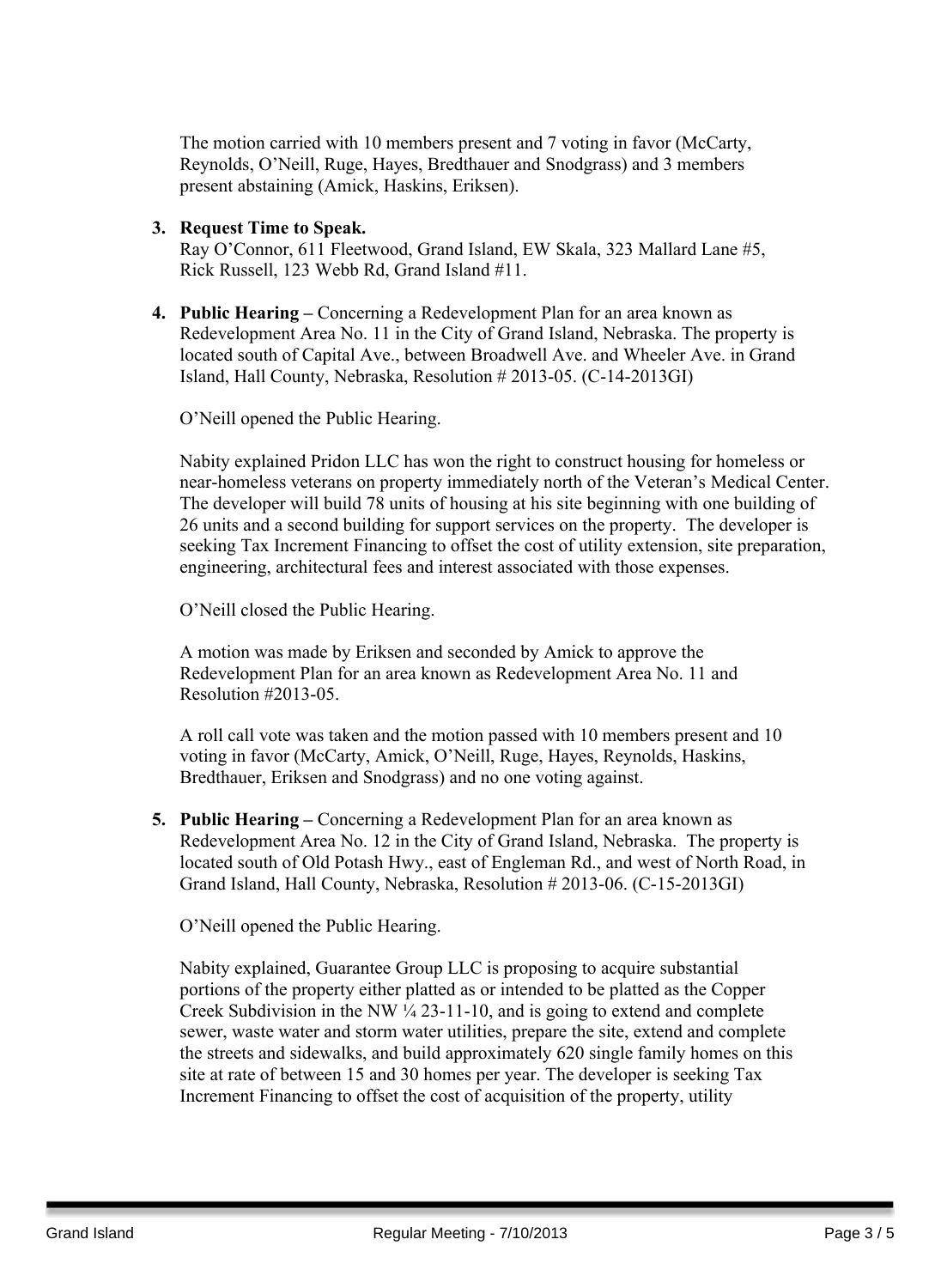extension, site preparation, the installation of streets and the interest associated with these portions of the project.

O'Neill closed the Public Hearing.

A motion was made by Hayes and seconded by Bredthauer to approve the Redevelopment Plan for an area known as Redevelopment Area No. 12 and Resolution #2013-06.

A roll call vote was taken and the motion passed with 10 members present and 10 voting in favor (McCarty, Amick, O'Neill, Ruge, Hayes, Reynolds, Haskins, Bredthauer, Eriksen and Snodgrass) and no one voting against.

**6. Council Referral –** Concerning the formation of a new business improvement district in and around the Downtown Grand Island to replace BID 8. (C-16-2013GI)

Marco Floreani, Community Development Administrator, requested the Council referral to replace BID 8 with BID 13 that is set to expire later this year.

A motion was made by Reynolds and seconded by Bredthauer to approve the Council Referral for the creation of BID 13.

A roll call vote was taken and the motion passed with 10 members present and 10 voting in favor (McCarty, Amick, O'Neill, Ruge, Hayes, Reynolds, Haskins, Bredthauer, Eriksen and Snodgrass) and no one voting against.

#### **Consent Agenda**

- **7. Final Plat - Sterling Estates Third Subdivision** located south of Capital Avenue and west of US Hwy 281, in Grand Island, Hall County, Nebraska. Consisting of 1.40 acres and 8 Lots.
- **8. Final Plat - Sterling Estates Fourth Subdivision** located south of Capital Avenue and west of US Hwy 281, in Grand Island, Hall County, Nebraska. Consisting of 5.01 acres and 24 Lots.
- **9. Final Plat – A & A Woit Subdivision –** located north of Schimmer Drive and west of 90th Road, in Hall County, Nebraska. Consisting of 2.06 acres and 1 lot.
- **10. Final Plat – Boroff Subdivision** located north of Old Potash and west of Bluff Center Road, in Hall County, Nebraska. Consisting of 5.122 acres and 1 lot.

A motion was made by Ruge and seconded by McCarty to approve the Consent Agenda as presented.

A roll call vote was taken and the motion passed with 10 members present and 10 voting in favor (McCarty, Amick, Eriksen, Haskins, O'Neill, Ruge, Hayes, Reynolds, Bredthauer and Snodgrass) and no one voting against.